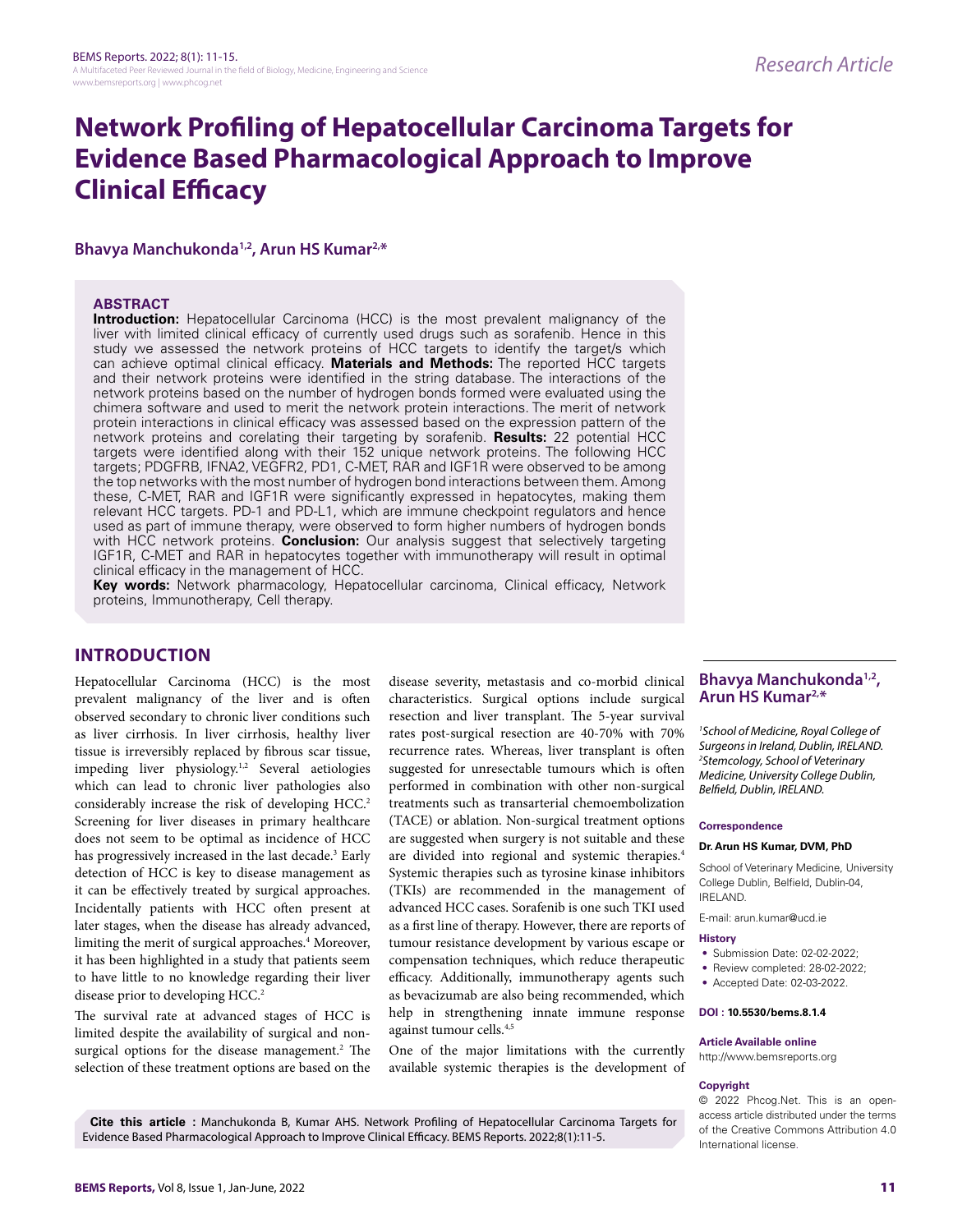resistance or tolerance leading to relapse of the tumour.<sup>4</sup> Such therapeutic failures although less researched are often due to suboptimal targeting of the relevant tumour targets. Besides, the suboptimal targeting is directly a consequence of ignoring the influence of network proteins in tumour progression, as these network proteins play a vital role in therapeutic failure and tumour escape mechanisms.<sup>6,7</sup> In our view a detailed study of the network proteins relevant to the progression of HCC will be helpful in identifying optimal therapeutic approaches to treating HCC. Hence in this study we focused on assessing the molecular interactions of HCC targets and their network proteins to suggest evidence-based approaches to optimizing clinical efficacy of therapeutic targeting.

# **MATERIALS AND METHODS**

The potential targets of HCC were identified from the Therapeutic Target Database (http://db.idrblab.net/ttd/). The network proteins of the HCC drug target proteins in humans were identified using the STRING database (https://string-db.org/). The PDB codes for all the proteins were selected through the UniProt database (https://www.uniprot.org/ uniprot/P09619) using a specific selection criteria (i.e., based on the maximum length and resolution of the protein of interest). The PDB codes identified were cross verified from the protein data bank (https:// www.rcsb.org/). The Chimera software was used to assess the hydrogen bond interactions between the HCC targets and each of the network proteins identified. From this analysis the protein interactions with the highest and the lowest number of hydrogen bonds were sub-selected for network profiling of HCC targets in this study. The interaction scores for the HCC target network proteins from the STRING database were documented. An analysis of the interaction score with that of the hydrogen bond between the network proteins was performed by subselecting the top 20 and lowest 20 interactive proteins from each of the approaches to interpret their biological relevance.

According to the American Society of Clinical Oncology (ASCO), the standard first-line of treatment protocol for HCC is atezolizumab and bevacizumab. Sorafenib or lenvatinib which are TKIs are recommended as first-line in cases where the use of atezolizumab and bevacizumab is contraindicated.8 Consistent with this recommendation, the STITCH database (http://stitch.embl.de/) screening showed the following drugs; Cabozantinib S-malate, Lenvatinib Mesylate, Sorafenib Tosylate, Pemigatinib and Regorafenib within the primary network of HCC therapeutics. Hence the network proteins (Human specific) of these therapeutics along with their interaction scores were identified using the STITCH database. The HCC drugs were retrieved into the chimera software using their canonical smiles identity sequence from the PubChem database (https://pubchem.ncbi.nlm.nih.gov/). The expression profile of relevant HCC targets in human tissues was identified from the human protein atlas database (https://www.proteinatlas.org/about).

# **RESULTS**

The Therapeutic Target Database search yielded 22 potential targets for HCC. The HCC targets are summarised in Figure 1 along with a representative drug for each of the targets identified. The search for the networking proteins of these HCC targets showed 152 unique proteins in the STRING database with highly variable interaction scores (data not shown). Similarly the analysis of the hydrogen bond formation between the networking proteins also showed a considerable degree of variation (data not shown). Due to this inherent variability and vastness of the dataset, we assessed twenty protein networks with highest and lowest interaction scores or hydrogen bonds in this study.

Among the interaction scores between protein networks, mTOR, VEGFA, VEGFR2, IGF1R, EGFR and HDAC1 were observed to be the top 20 networks with more than one protein interaction (Figure 2A). While the IFNA2, PD1, S1PR1 were prominent networks with least network interaction scores (Figure 2B). In contrast to the observations from the protein network interaction scores, the number of hydrogen bonds between protein networks were highest for the following HCC targets; PDGFRB, IFNA2, VEGFR2, PD1, P c-met, and IGF1R (Figure 2C). Additionally RAR-IRS2 network interaction showed over 20K hydrogen bonds, suggesting that these target interaction are biologically significant. It is interesting to note that VEGFR2 and IGF1R were the only two HCC targets correlating with both network interaction scores and the highest number of hydrogen bonds. The number of hydrogen bonds formed between the network proteins were least for the following HCC targets; P c-met, TGFb1 and RAR (Figure 2D).

The HCC target protein PDGFRB had 5 major interactions among the top 20 network interactions. While the IFNA2 had 3 major interactions and IGF1R, VEGFR2 and P c-met had 2 major interactions. This suggests PDGFRB, IFNA2, IGF1R, VEGFR2 and P c-met play a major role in the pathogenesis of HCC compared to other network interactions observed. Also the failure to form biologically significant numbers of hydrogen bonds between the network proteins by mTOR, HDAC1, and VEGFA suggests that these HCC targets may not be biologically relevant in the pathogenesis of HCC.

The network pharmacology analysis of sorafenib, which is the first-line treatment for HCC, indicated that it targets only a minority of the top 20 network proteins (PDGFRB, KDR) relevant to HCC pathogenesis (Figure 3A). PDGFRB is one such protein that is targeted by sorafenib. However, in addition to PDGFRB, there are several other relevant network proteins observed among the top 20 list (IFNA2, VEGFR2, PD1, P c-met, IGF1R and RAR) which were not targeted by sorafenib. Moreover, the other proteins (KDR, FLT3, RET, KIT and RAF1) which are targeted by sorafenib were irrelevant to the pathogenesis of HCC, as these off-target proteins were not observed among the HCC targets/ networks. This, perhaps, may explain the limited efficacy of sorafenib in the clinical management of HCC. Lenvatinib and cabozantinib, which are some of the other drugs used in the clinical management of HCC, showed suboptimal network interaction scores with PDGFRB in addition to influencing a few non-specific targets (Figure 3B).

As the network analysis showed PDGFRB, IFNA2, VEGFR2, PD1, P c-met, and IGF1R to be relevant targets for HCC, we analysed their expression pattern in various human tissues. While PDGFRB, IFNA2, VEGFR2, PD1 were not expressed in hepatocytes. IGF1R (limited expression Intracellular and membrane), P c-met (vesicles and cytosol)

# Therapeutic targets of HCC



**Figure 1:** Summary of the therapeutic targets of hepatocellular carcinoma with a representative drug against each of the targets.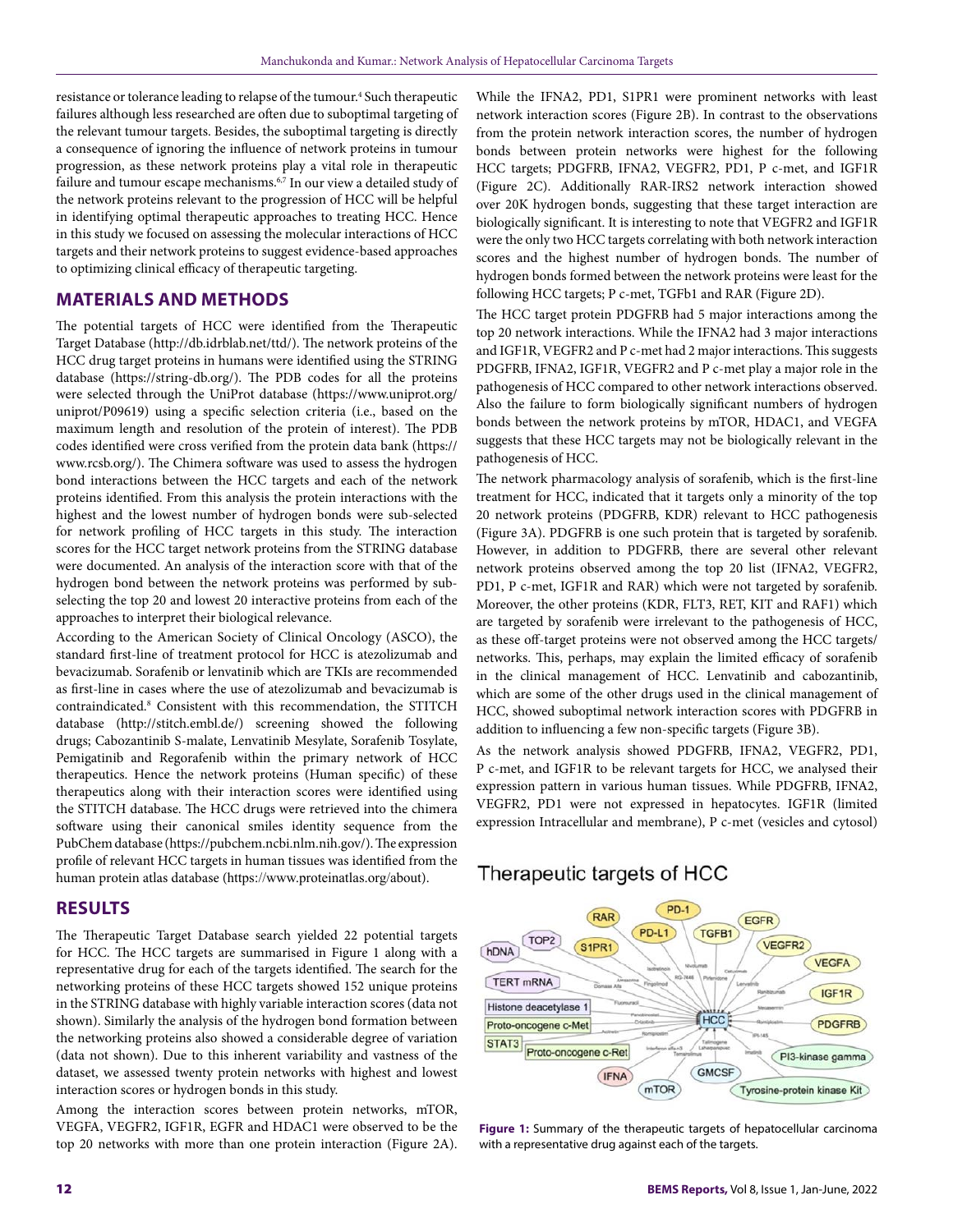

**Figure 2:** Profile of the hepatocellular carcinoma target networks. Network proteins with the highest (A) or lowest (B) network interactions scores in the String database. Network proteins with the highest (C) or lowest (D) number of hydrogen bonds between them. Arrow indicates the gradation of the colour code i.e., red and green indicating the lowest or highest number (interactions score or hydron bonds) respectively.

and RAR (Nucleoplasm, nucleoli, actin filaments and cytosol) were expressed in hepatocytes to a variable degree (Figure 4).

# **DISCUSSION**

Proteins are highly social biomolecules which form biochemical networks to regulate various biological functions. Understanding of the protein networks relevant to specific disease conditions are valuable to designing optimal diagnostic and treatment strategies. Hence this study evaluated the protein networks of HCC targets with an aim to identify the optimal approaches to therapeutically target HCC progression. In this study PDGFRB, IFNA2, VEGFR2, PD1, P c-met, IGF1R and RAR were observed to be the most prominent HCC network protein based on the number of hydrogen bond interactions. Hydrogen bond interactions play a crucial role in the process of protein folding, structural confirmation and signalling which are necessary parts of establishing protein-protein

# A Highest Network interaction scores



**Figure 3:** Network interactions scores of currently used drugs to treat hepatocellular carcinoma with their identified target. Arrow indicates the gradation of the colour code i.e., red and green indicating the lowest or highest interactions score respectively.





**Figure 4:** Expression profile of selected hepatocellular carcinoma targets in human tissues. Data sourced from the human protein atlas database (https:// www.proteinatlas.org/about).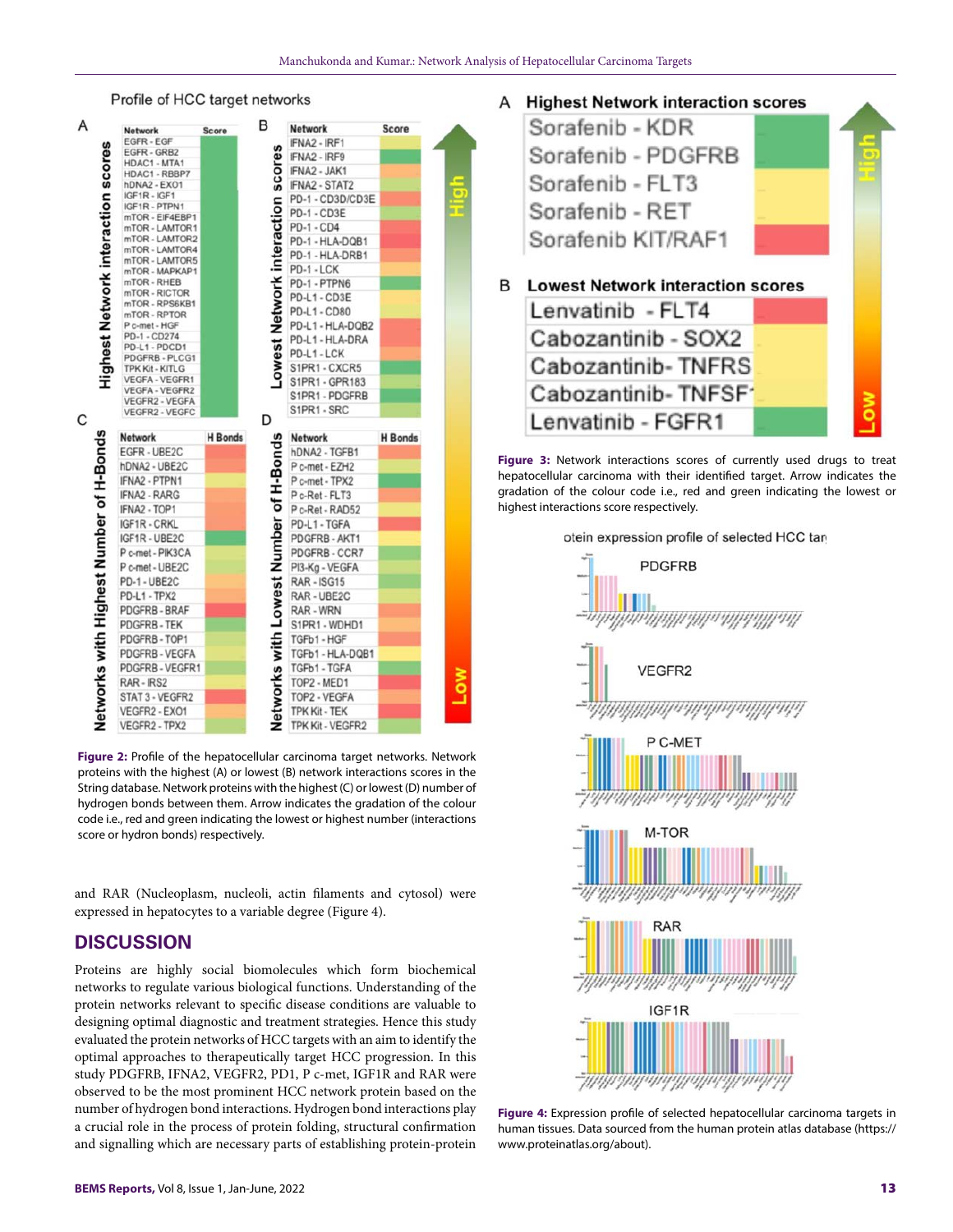interactions (PPI).9,10 Hence based on the significant hydrogen bond interactions between PDGFRB, IFNA2, VEGFR2, PD1, P c-met, IGF1R and RAR network proteins we can rationalise that these proteins play a vital role in progression of HCC.

Compared to the text mining approaches to study PPI, the approach of hydrogen bond interactions adopted in this study offers biologically relevant predictions on the influence of PPI on regulating physiology or pathology. Indeed in this study we observed that the PPI scores from STRING database analyses which are based on text mining approaches were ambiguous. and irrelevant to HCC targets as the highest 20 proteins (mTOR, VEGFA, VEGFR2, IGF1R, EGFR and HDAC1) identified in this study by this approach were not reported as therapeutically relevant targets for HCC. Hence we emphasise that validation of the PPI networks observed through text mining approaches by hydrogen bond interaction analysis is necessary to interpret biological relevance of PPI.

PDGFRB, IFNA2, VEGFR2, PD1, P c-met, IGF1R and RAR were the biological relevant protein networks identified in this study as essential to the progression of HCC. A prominent feature in the progression of HCC is the rapid and uncontrolled replication of hepatocytes with limited to negligible apoptosis processes. The network proteins identified in this study seem to pay a direct role in HCC progression by promoting hepatocyte replication (PDGFRB, VEGFR2, PD1, C-MET, RAR) while inhibiting apoptosis (IGF1R).11-16 PDGFRB is reported to regulate cell survival and migration, which are vital to progression of HCC.<sup>17</sup> Additionally PDGFRB also promoted angiogenesis which is essential to improve blood supply to the developing tumour.<sup>18,19</sup> While these features of PDGFRB makes it an attractive target for HCC, but in the wider context of systemic physiology, targeting PDGFRB may result in several undesirable effects especially considering PDGFRB is poorly expressed in human hepatocytes. This may perhaps also explain poor efficacy of sorafenib, which primarily targets PDGFRB. Likewise VEGFR2 which plays a central role in angiogenesis, may also be of limited relevance as a therapeutic target for HCC.

IFNA2 is an interferon produced by macrophages potentially as a consequence to hepatitis caused by viruses. The antiviral, antiinflammatory and antiproliferation activity IFNA2 can benefit in the context of HCC, where viral infections are the primary aetiology. However the major adverse effects associated with systemic administration of interferon is a concern which limits its therapeutic merit.<sup>20-23</sup> Nevertheless, with recent advancements in cell based therapies for cancers, interferon may have a role as priming agents in cell therapy protocols for optimising therapeutic efficacy, which warrants further research.

PD-1, commonly present on activated T-cells, binds to PD-L1 present on some cancer cells, which use this to escape destruction and promote the progression of cancer.<sup>24</sup> Our observation of higher numbers of hydrogen bonds between PD-1/UBE2C and PD-L1/TPX2 suggests that immune checkpoint inhibitors or immunotherapy will be beneficial to HCC patients. C-met was one of the most promising network proteins identified in our analysis. C-met together with IGF1R and RAR are the only network proteins expressed in hepatocytes in humans. C-met by signalling via the PI3K/AKT pathway promotes pro-survival of HCC. C-met is also reported to act as a receptor for entry of pathogens,  $25,26$ which supports its selective targeting in hepatocytes together with immune checkpoint inhibitors for optimal therapeutic efficacy in the management of HCC. In addition to supporting proliferation of HCC, IGF1R due to its anti-apoptotic effects further aids the survival of HCC, which is crucial to disease progression and severity. In this context we observed the highest number of hydrogen bonds between IGF1R and UBE2C, which further iterates the significance of targeting IGF1R for the clinical management of HCC.

RAR together with histone deacetylases tend to promote inflammatory response in endothelial cells.27,28 The relevance of RAR induced inflammatory process in the context of HCC progression is not known. In this study we observed a significant number of hydrogen bonds between RAR and IRS2, which suggests a potential role of RAR in HCC progression by influencing both proinflammatory and antiapoptotic pathways. Considering the higher expression of IGF1R, C-MET and RAR in hepatocytes and they being observed among the top 20 network proteins, we suggest that selectively targeting these three network proteins may help achieve optimal clinical efficacy in the management of HCC. Incidentally sorafenib which currently remains the first line of therapy for HCC doesn't target any of these three relevant targets of HCC, which perhaps explains its limited clinical efficacy (i.e., under 30 percent of HCC patients). Further all the primary targets of sorafenib were not expressed in hepatocytes and with the exception of PDGFRB and VEGFR2 all other network proteins were observed to show the least number of hydrogen bond interactions between them. Besides, several patients are reported to develop resistance to sorafenib within 6 months of treatment<sup>29,30</sup> and many suffer from several adverse effects such as hand-foot skin reactions, diarrhoea, hypertension and weight loss.<sup>31-33</sup> Considering the observations from this study, the suboptimal efficacy of sorafenib and its off target undesirable effects are not surprising.

The protein networks among the lowest 20 hydrogen bond interactions were TGFb, TPK Kit, PI3-kg, S1PR1, TOP2, and P c-ret and numerous drugs have been used in HCC treatment to target these proteins. However, based on our analysis, there is limited biological relevance in targeting these proteins as they have weak molecular interactions with network proteins relevant to HCC progression.

Despite the novel approach identified in this study to target HCC based on the interactions of network proteins, one of the limitations of this study is we didn't look at all 152 network proteins and limited our analysis to the top 20 network proteins with most hydrogen bonds. Nevertheless the top 20 protein networks may be most relevant to progression of HCC especially when the relevant targets were highly expressed in hepatocytes. This suggests that our analysis has merit and selectively targeting IGF1R, C-MET and RAR in hepatocytes together with immunotherapy will result in optimal clinical efficacy in the management of HCC, which warrants validation by clinical trials.

### **ACKNOWLEDGEMENT**

Research support from University College Dublin-Seed funding/Output Based Research Support Scheme (R19862, 2019), Royal Society-UK (IES\ R2\181067, 2018) and Stemcology (STGY2708, 2020) is acknowledged.

### **CONFLICT OF INTEREST**

The authors declare no conflict of interest.

### **REFERENCES**

- 1. Ginès P, Krag A, Abraldes JG, Solà E, Fabrellas N, Kamath PS. Liver cirrhosis. Lancet. 2021;398(10308):1359-76. doi: 10.1016/S0140-6736(21)01374-X, PMID 34543610.
- 2. Balogh J, Victor D, 3rd, Asham EH, Burroughs SG, Boktour M, Saharia A, *et al*. Hepatocellular carcinoma: A review. J Hepatocell Carcinoma. 2016;3:41-53. doi: 10.2147/JHC.S61146, PMID 27785449.
- 3. Onyirioha K, Mittal S, G Singal A. Is hepatocellular carcinoma surveillance in high-risk populations effective?. Hepat Oncol. 2020;7(3):HEP25-HEP25. doi: 10.2217/hep-2020-0012, PMID 32774835.
- 4. Crissien AM, Frenette C. Current management of hepatocellular carcinoma. Gastroenterol Hepatol (N Y). 2014;10(3):153-61. PMID 24829542.
- 5. Hepatocellular carcinoma Overview. Mayo Clinic; 2022.
- 6. White-Gilbertson S, Kurtz DT, Voelkel-Johnson C. The role of protein synthesis in cell cycling and cancer. Mol Oncol. 2009;3(5-6):402-8. doi: 10.1016/j. molonc.2009.05.003, PMID 19546037.
- 7. Zarogoulidis P, Tsakiridis K, Karapantzou C, Lampaki S, Kioumis I, Pitsiou G, *et al*.